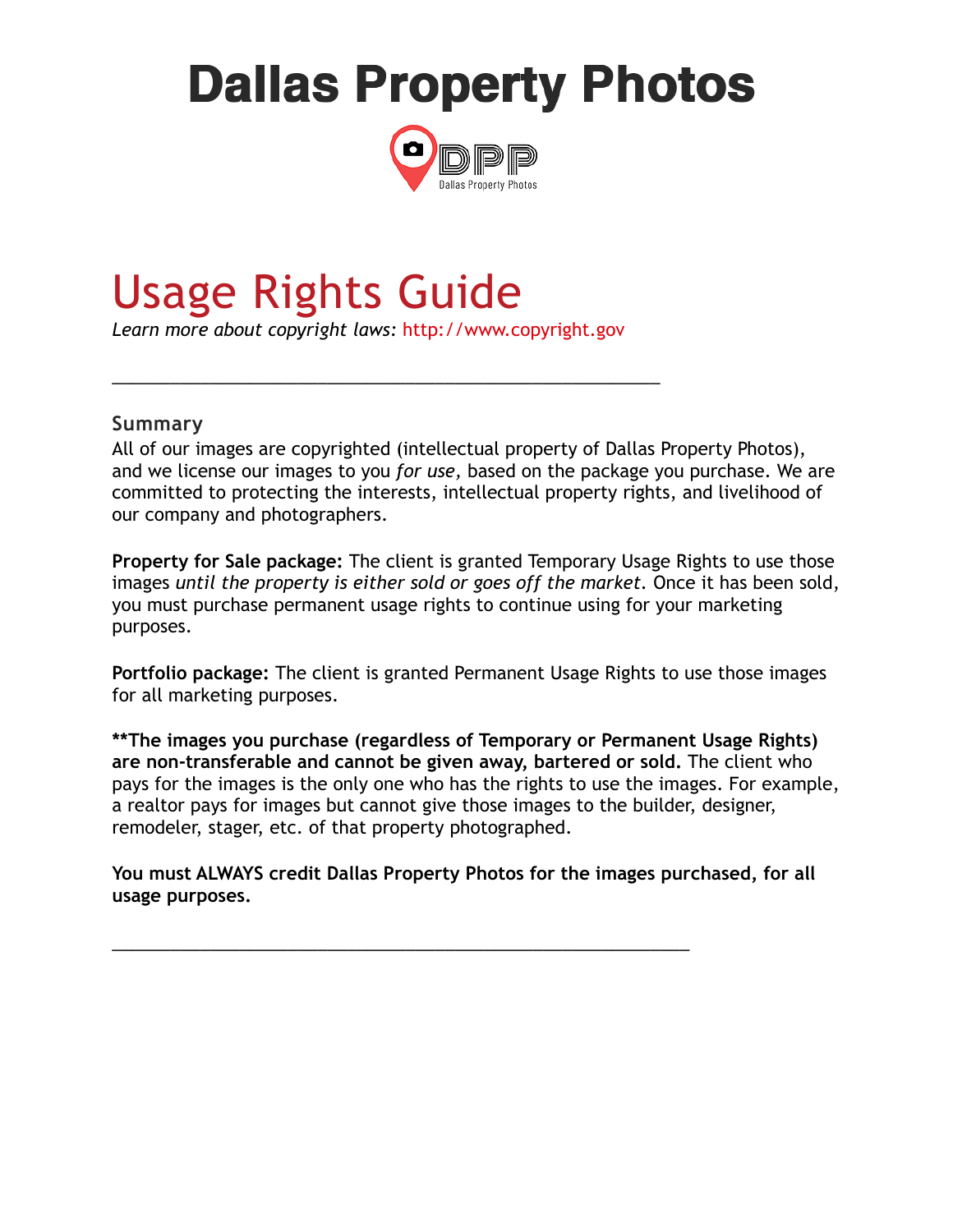# **Dallas Property Photos**



## **Temporary usage rights**

*This falls under the category of our Property for Sale package pricing.*

#### What it means:

- The client who purchased the images can use the images UNTIL the property has been sold or goes off the market. *The client must still credit Dallas Property Photos for the images on your blog or "Just Sold" marketing materials*.
- If the client wants to continue to use the images for marketing purposes, after the property is sold, they can call us to pay the difference: the cost of each MLS photo (already paid for) will be subtracted by the total of each image you want to pay permanent rights to.

*\*\*Do not illegally distribute the images to someone who has not obtained usage permission by separate payment to Dallas Property Photos.*

### **Permanent usage rights**

*This falls under the category of our Portfolio package pricing.*

\_\_\_\_\_\_\_\_\_\_\_\_\_\_\_\_\_\_\_\_\_\_\_\_\_\_\_\_\_\_\_\_\_\_\_\_\_\_\_\_\_\_\_\_\_\_\_\_\_\_\_\_\_\_

#### What it means:

- The client who *purchased* the images can USE the images for **their own** marketing purposes
- These are NOT exclusive rights the client cannot sell, transfer, or give away the images to anyone else

#### *\*\*Do not illegally distribute the images to someone who has not obtained usage permission by separate payment to Dallas Property Photos.*

If anyone affiliated with that image (the realtor, builder, remodeler, designer, lighting company, flooring installer, plumber, etc.) would like to use the image for their marketing they can pay Dallas Property Photos for the usage rights (the copyright owner for that image).

\_\_\_\_\_\_\_\_\_\_\_\_\_\_\_\_\_\_\_\_\_\_\_\_\_\_\_\_\_\_\_\_\_\_\_\_\_\_\_\_\_\_\_\_\_\_\_\_\_\_\_\_\_\_\_\_\_\_\_